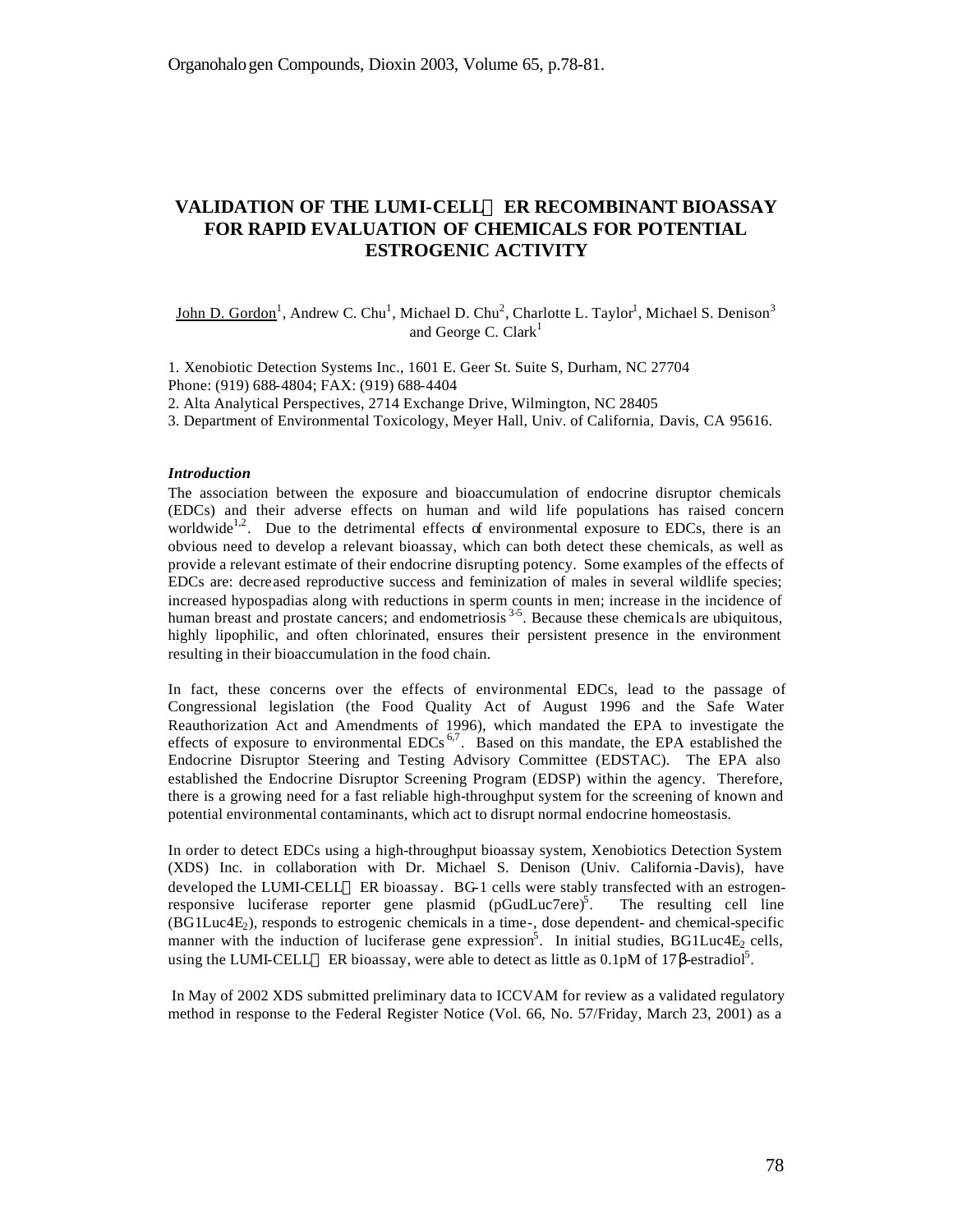HTPS method for estrogen active compounds<sup>8</sup>. Here we describe studies in which XDS's LUMI-CELL<sup>™</sup> ER estrogenic cell bioassay system was used for high throughput screening (HTPS) analysis of the ICCVAM EDWG proposed 78 substances for validation of estrogen receptor (ER) and androgen receptor (AR) binding and transcriptional activation assays<sup>8</sup>. Our results demonstrate the utility of XDS's BG1Luc4E<sub>2</sub> LUMI-CELL<sup>™</sup> ER bioassay HTPS system for screening chemicals for estrogenic/antiestrogenic activity.

# *Methods and Materials*

Chemicals were purchased from the Aldrich Chemical Co. Sigma Chemical Corporation, and Chem Service Inc.

*LUMI-CELLä ER Bioassay.* The BG1Luc4E2 cell line was constructed as previously described by Rodgers and Denison (2000). Briefly, BG1 cells were stably transfected with an estrogenresponsive luciferase reporter gene plasmid (pGudLuc7ere) and selected for using G418 resistance<sup>5</sup>.

*Cell Culture and Bioassay Plates.* BG1Luc4E2 cells were grown in RPMI 1640. The cells were transferred into flasks containing DMEM media (supplemented with 5% carbon stripped fetal calf serum and G418 sulfate solution), and incubated for four days before harvesting for BG1Luc4E<sub>2</sub> bioassay plates. The cells were then plated in 96 well plates and incubated at  $37^{\circ}$  C for 24-48 hours prior to dosing.

*Bioassay Dosing Process*. Once the assay plate completed its incubation, the media solution in each well was removed and two hundred microliters of DMEM containing the indicated concentration of the desired chemical to be tested was added to each well. The plate was then incubated for 24 hours before analysis of luciferase activity.

*Bioassay Analysis by Berthold Luminometer.* After lysing the cells (Promega lysis buffer), the luciferase activity was measured in a Berthold Orion Microplate Luminometer, with automatic injection of 50 microliters of luciferase enzyme reagent (Promega) to each well. The relative light units (RLUs) measured were compared to that induced by the 17beta-estradiol standard after subtraction of the background activity. Each compound was tested at least three times on three different sets of plates and the EC50 value in mmol/ml was determined using the Microsoft Excel Forecast function.

## *Results and Discussion*

There is a growing concern for a need for a system fast, reliable, inexpensive method to detect EDCs in the environment. This concern arises from the detrimental effects of EDCs on human and wildlife populations resulting from its bioaccumulation in the food chain. Here we report a fast, reliable, relatively inexpensive high throughput cell based recombinant bioassay screening method (LUMI-CELL<sup>™</sup> ER bioassay) for xenoestrogenic EDCs.

Seventy-Eight chemicals were tested using XDS's LUMI-CELL™ ER bioassay system. Twentyfour of these chemicals were recommended by ICCVAM for validation of ER binding and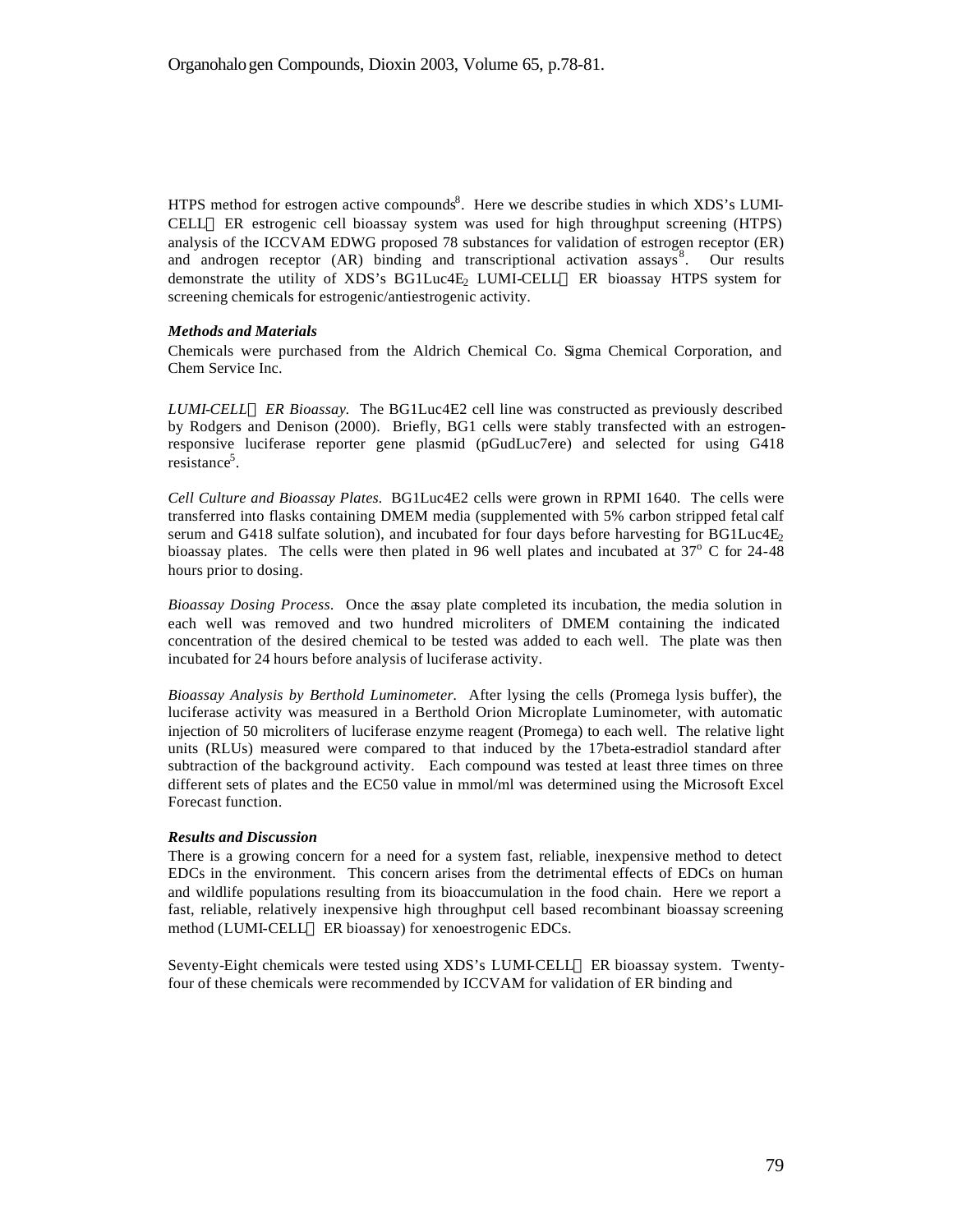

**Figure 1.** Selected compounds tested to demonstrate dose dependent response relationships using XDS's BG1Luc4E<sub>2</sub> LUMI-CELL<sup>TM</sup> ER HTPS bioassay system for known and potential estrogenic EDCs.